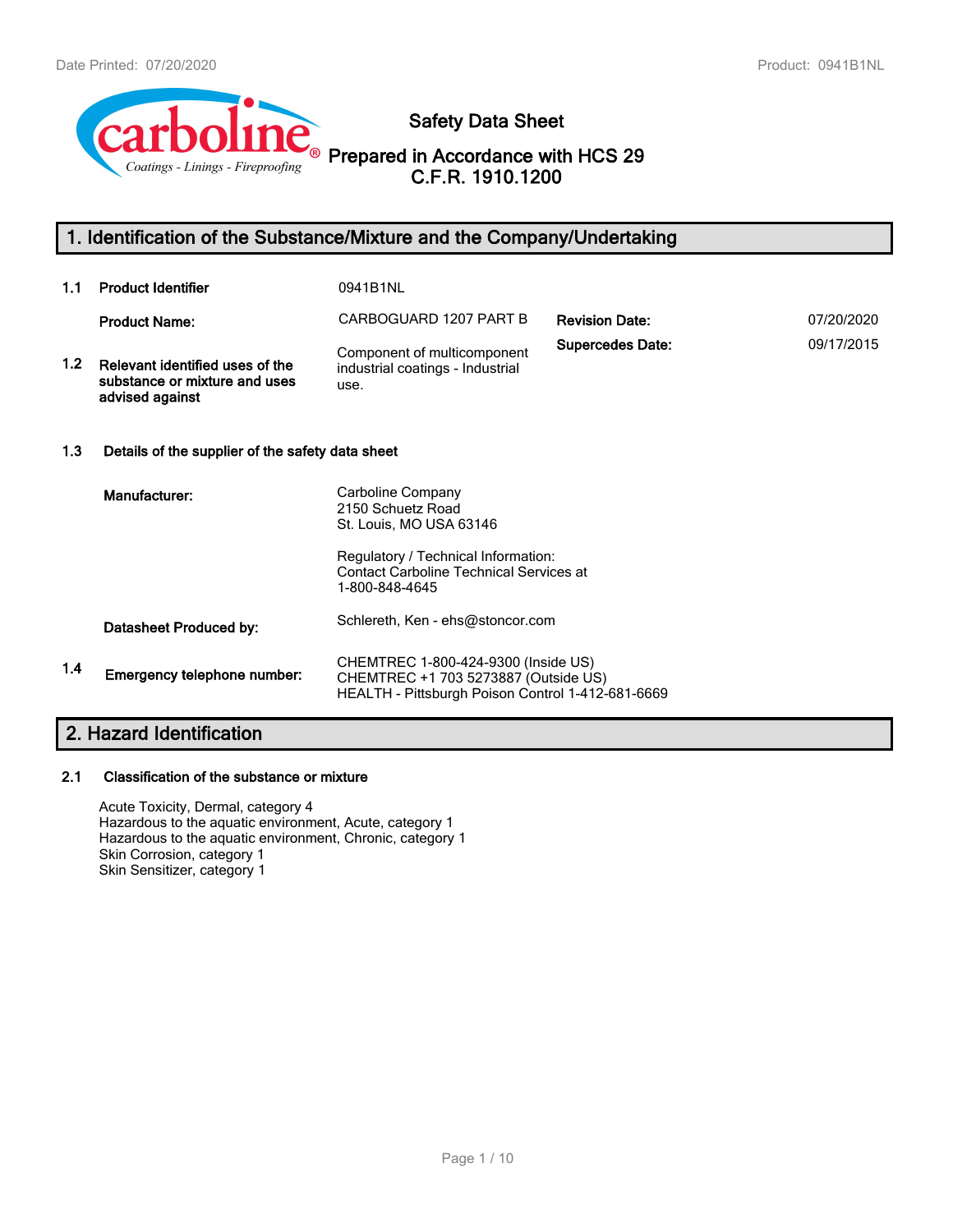# **2.2 Label elements**

# **Symbol(s) of Product**



### **Signal Word**

Danger

### **Named Chemicals on Label**

TETRAETHYLENEPENTAMINE, TOFA, REACTION PRODUCTS WITH TEPA

### **HAZARD STATEMENTS**

| Acute Toxicity, Dermal, category 4                           | H312             | Harmful in contact with skin.                                                                       |
|--------------------------------------------------------------|------------------|-----------------------------------------------------------------------------------------------------|
| Skin Corrosion, category 1                                   | H314-1           | Causes severe skin burns and eye damage.                                                            |
| Skin Sensitizer, category 1                                  | H317             | May cause an allergic skin reaction.                                                                |
| Hazardous to the aquatic environment,<br>Acute, category 1   | H400             | Very toxic to aquatic life.                                                                         |
| Hazardous to the aquatic environment,<br>Chronic, category 1 | H410             | Very toxic to aquatic life with long lasting effects.                                               |
| PRECAUTION PHRASES                                           |                  |                                                                                                     |
|                                                              | P260             | Do not breathe dust/fume/gas/mist/vapours/spray.                                                    |
|                                                              | P <sub>264</sub> | Wash hands thoroughly after handling.                                                               |
|                                                              | P <sub>273</sub> | Avoid release to the environment.                                                                   |
|                                                              | P280             | Wear protective gloves/protective clothing/eye protection/<br>face protection.                      |
|                                                              | P301+330+331     | IF SWALLOWED: Rinse mouth. Do NOT induce vomiting.                                                  |
|                                                              | P302+352         | IF ON SKIN: Wash with plenty of soap and water.                                                     |
|                                                              | P304+340         | IF INHALED: Remove victim to fresh air and keep at rest in a<br>position comfortable for breathing. |
|                                                              | P305+P351+P3     | IF IN EYES: Rinse cautiously with water for several minutes.                                        |
|                                                              | 38               | Remove contact lenses, if present and easy to do so.<br>Continue rinsing.                           |
|                                                              | P312             | Call a POISON CENTER or doctor/physician if you feel<br>unwell.                                     |
|                                                              | P333+313         | If skin irritation or rash occurs: Get medical advice/attention.                                    |
|                                                              | P352             | Wash with plenty of soap and water.                                                                 |
|                                                              | P363             | Wash contaminated clothing before reuse.                                                            |
|                                                              | P391             | Collect spillage.                                                                                   |
|                                                              |                  |                                                                                                     |

### **2.3 Other hazards**

No Information

### **Results of PBT and vPvB assessment:**

The product does not meet the criteria for PBT/VPvB in accordance with Annex XIII.

# **3. Composition/Information On Ingredients**

# **3.2 Mixtures**

### **Hazardous Ingredients**

| CAS-No. | <b>Chemical Name</b> |  | % |
|---------|----------------------|--|---|
|---------|----------------------|--|---|

| 68953-36-6 | TOFA, REACTION PRODUCTS WITH TEPA       | $50 - 575$ |
|------------|-----------------------------------------|------------|
| 112-57-2   | <b>TETRAETHYLENEPENTAMINE</b>           | 10 - <25   |
| 90-72-2    | TRIS-2,4,6- (DIMETHYLAMINOMETHYL)PHENOL | 10 - <25   |

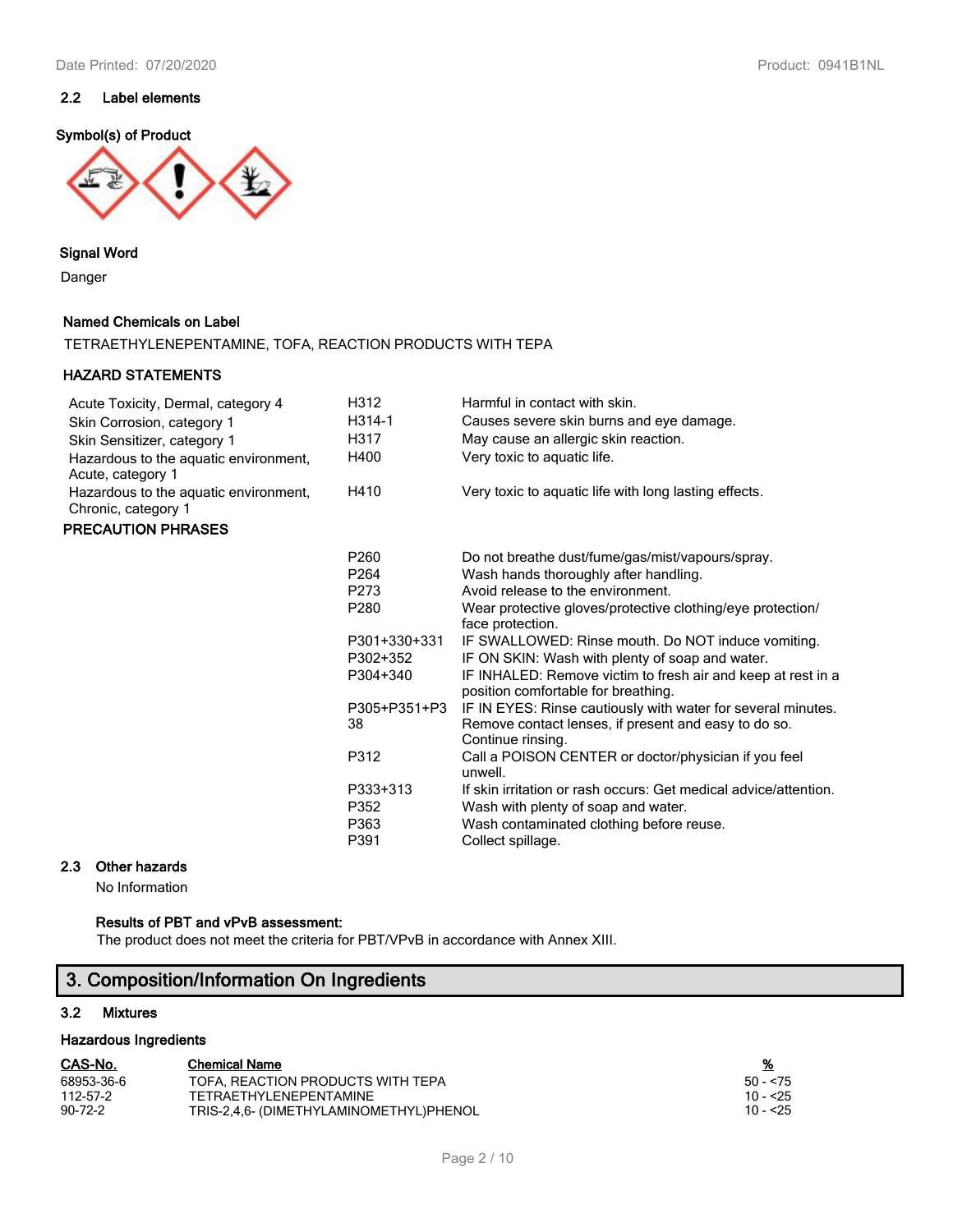| CAS-No.       | <b>GHS Symbols</b> | <b>GHS Hazard Statements</b> | <b>M-Factors</b> |
|---------------|--------------------|------------------------------|------------------|
| 68953-36-6    | GHS05-GHS07-GHS09  | H314-317-400-410             |                  |
| 112-57-2      | GHS05-GHS07-GHS09  | H302-312-314-317             |                  |
| $90 - 72 - 2$ | GHS07              | H315-319                     |                  |
| Remarks:      | CASStatement       |                              |                  |

**Additional Information:** The text for GHS Hazard Statements shown above (if any) is given in Section 16.

# **4. First-aid Measures**

### **4.1 Description of First Aid Measures**

**AFTER INHALATION:** Give oxygen or artificial respiration if needed. Remove person to fresh air. If signs/symptoms continue, get medical attention.

**AFTER SKIN CONTACT:** In case of contact, immediately flush skin with plenty of water for at least 15 minutes while removing contaminated clothing and shoes. If skin irritation persists, call a physician.

**AFTER EYE CONTACT:** Rinse thoroughly with plenty of water for at least 15 minutes and consult a physician.

**AFTER INGESTION:** Do NOT induce vomiting. Never give anything by mouth to an unconscious person. If swallowed, call a poison control centre or doctor immediately.

#### **4.2 Most important symptoms and effects, both acute and delayed**

Causes burns. May be harmful if swallowed. Corrosive after repeated contact with skin and mucous membranes.

### **4.3 Indication of any immediate medical attention and special treatment needed**

Immediate medical attention is required. When symptoms persist or in all cases of doubt seek medical advice.

# **5. Fire-fighting Measures**

#### **5.1 Extinguishing Media:**

None Known

**UNUSUAL FIRE AND EXPLOSION HAZARDS:** Burning produces obnoxious and toxic fumes. Ammonia gas may be liberated at high temperatures. nitrogen oxides (NOx)Do not allow run-off from fire fighting to enter drains or water courses. Evacuate personnel to safe areas.

#### **5.2 Special hazards arising from the substance or mixture**

No Information

#### **5.3 Advice for firefighters**

In the event of fire, wear self-contained breathing apparatus. Face-shield. Wear suitable protective equipment. Avoid contact with skin.

# **6. Accidental Release Measures**

### **6.1 Personal precautions, protective equipment and emergency procedures**

Ensure adequate ventilation. Use personal protective equipment. For personal protection see section 8.

### **6.2 Environmental precautions**

Do not allow material to contaminate ground water system. Prevent product from entering drains.

### **6.3 Methods and material for containment and cleaning up**

Prevent further leakage or spillage if safe to do so.

### **6.4 Reference to other sections**

Please refer to disposal requirements or country specific disposal requirements for this material. See Section 13 for further information.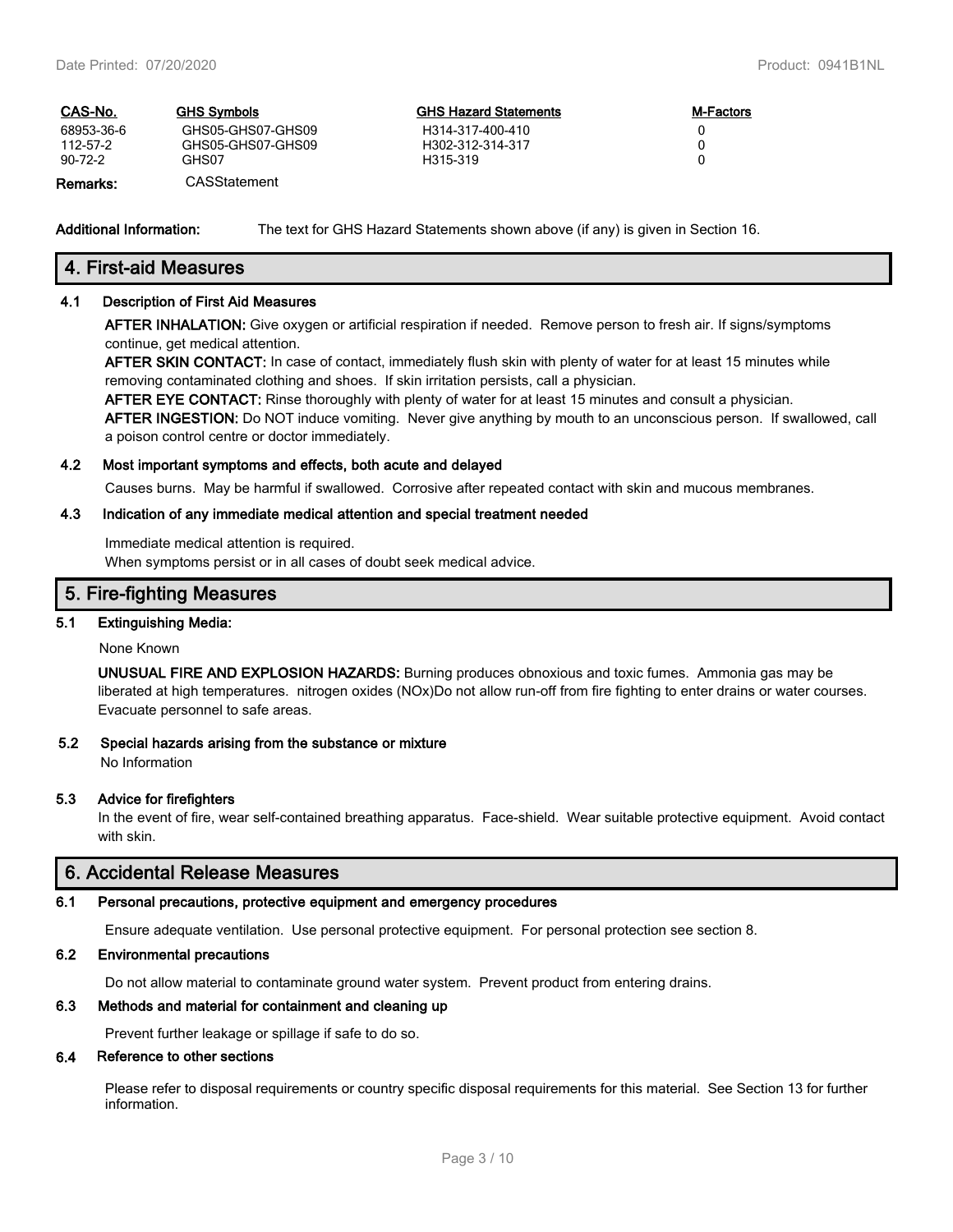### **7.1 Precautions for safe handling**

**INSTRUCTIONS FOR SAFE HANDLING :** Keep containers dry and tightly closed to avoid moisture absorption and contamination. Prepare the working solution as given on the label(s) and/or the user instructions. Ensure all equipment is electrically grounded before beginning transfer operations. Do not get in eyes, on skin, or on clothing. Use only with adequate ventilation/personal protection. Avoid breathing vapors, mist or gas. Wash thoroughly after handling. **PROTECTION AND HYGIENE MEASURES :** Handle in accordance with good industrial hygiene and safety practice. Wash hands before breaks and at the end of workday. When using, do not eat, drink or smoke.

### **7.2 Conditions for safe storage, including any incompatibilities**

# **CONDITIONS TO AVOID:** No Information **STORAGE CONDITIONS:** Keep containers tightly closed in a dry, cool and well-ventilated place.

### **7.3 Specific end use(s)**

No specific advice for end use available.

# **8. Exposure Controls/Personal Protection**

### **8.1 Control parameters**

### **Ingredients with Occupational Exposure Limits (US)**

| Name                                               | CAS-No.       | <b>ACGIH TWA</b> | <b>ACGIH STEL</b> | <b>ACGIH Ceiling</b> |
|----------------------------------------------------|---------------|------------------|-------------------|----------------------|
| TOFA, REACTION PRODUCTS WITH TEPA                  | 68953-36-6    | N/E              | N/E               | N/E                  |
| <b>TETRAETHYLENEPENTAMINE</b>                      | 112-57-2      | N/E              | N/E               | N/E                  |
| TRIS-2,4,6- (DIMETHYLAMINOMETHYL)<br><b>PHENOL</b> | $90 - 72 - 2$ | N/E              | N/E               | N/E                  |
| <b>Name</b>                                        | CAS-No.       | <b>OSHA PEL</b>  | <b>OSHA STEL</b>  |                      |
| TOFA, REACTION PRODUCTS WITH TEPA 68953-36-6       |               | N/E              | N/E               |                      |
| <b>TETRAETHYLENEPENTAMINE</b>                      | 112-57-2      | N/E              | N/E               |                      |
| TRIS-2,4,6- (DIMETHYLAMINOMETHYL)<br><b>PHENOL</b> | $90 - 72 - 2$ | N/E              | N/E               |                      |

**FURTHER INFORMATION:** Refer to the regulatory exposure limits for the workforce enforced in each country.

### **8.2 Exposure controls**

### **Personal Protection**

**RESPIRATORY PROTECTION:** In order to avoid inhalation of spray-mist and sanding dust, all spraying and sanding must be done wearing adequate respirator. Use only with ventilation to keep levels below exposure guidelines reported in this document. User should test and monitor exposure levels to ensure all personnel are below guidelines. If not sure, or not able to monitor, use State or federally approved supplied air respirator. For silica containing coatings in a liquid state, and/or if no exposure limits are established above, air-supplied respirators are generally not required.

**EYE PROTECTION:** Safety glasses with side-shields.

**HAND PROTECTION:** Gloves should be discarded and replaced if there is any indication of degradation or chemical breakthrough. Impervious gloves. Request information on glove permeation properties from the glove supplier. Lightweight protective clothing

**OTHER PROTECTIVE EQUIPMENT:** Ensure that eyewash stations and safety showers are close to the workstation location. **ENGINEERING CONTROLS:** Avoid contact with skin, eyes and clothing. Ensure adequate ventilation, especially in confined areas.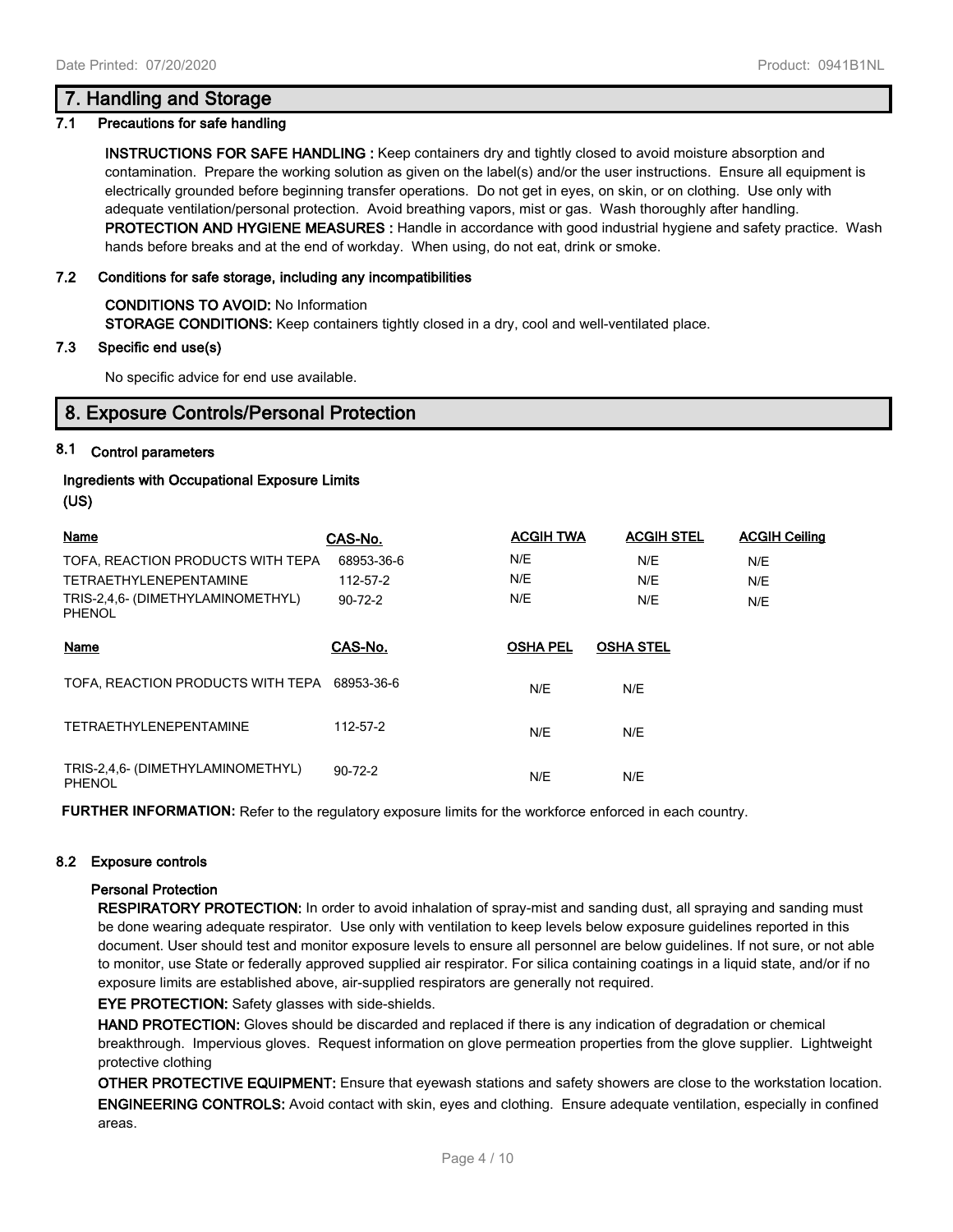# **9. Physical and Chemical Properties**

| 9.1 | Information on basic physical and chemical properties<br>Appearance: | Brown, Viscous Liquid         |
|-----|----------------------------------------------------------------------|-------------------------------|
|     | <b>Physical State</b>                                                | Liquid                        |
|     | Odor                                                                 | Amine                         |
|     | <b>Odor threshold</b>                                                | N/D                           |
|     | pH                                                                   | N/D                           |
|     | Melting point / freezing point (°C)                                  | N/D                           |
|     | Boiling point/range                                                  | 266 F (130 C) - 500 F (260 C) |
|     | <b>Flash Point</b>                                                   | 315F (157C)                   |
|     | <b>Evaporation rate</b>                                              | Slower Than Ether             |
|     | Flammability (solid, gas)                                            | Not determined                |
|     | Upper/lower flammability or explosive<br><b>limits</b>               | $N/A - N/A$                   |
|     | Vapour Pressure, mmHg                                                | N/D                           |
|     | Vapour density                                                       | Heavier than Air              |
|     | <b>Relative density</b>                                              | Not determined                |
|     | Solubility in / Miscibility with water                               | N/D                           |
|     | Partition coefficient: n-octanol/water                               | Not determined                |
|     | Auto-ignition temperature (°C)                                       | Not determined                |
|     | Decomposition temperature (°C)                                       | Not determined                |
|     | <b>Viscosity</b>                                                     | <b>Unknown</b>                |
|     | <b>Explosive properties</b>                                          | Not determined                |
|     | <b>Oxidising properties</b>                                          | Not determined                |
| 9.2 | Other information                                                    |                               |
|     | VOC Content g/l:                                                     | 14                            |
|     | Specific Gravity (g/cm3)                                             | 0.951                         |
|     |                                                                      |                               |

# **10. Stability and Reactivity**

# **10.1 Reactivity**

No reactivity hazards known under normal storage and use conditions.

### **10.2 Chemical stability**

Stable under normal conditions.

# **10.3 Possibility of hazardous reactions**

Hazardous polymerisation does not occur.

# **10.4 Conditions to avoid**

No Information

### **10.5 Incompatible materials**

Strong oxidizing agents.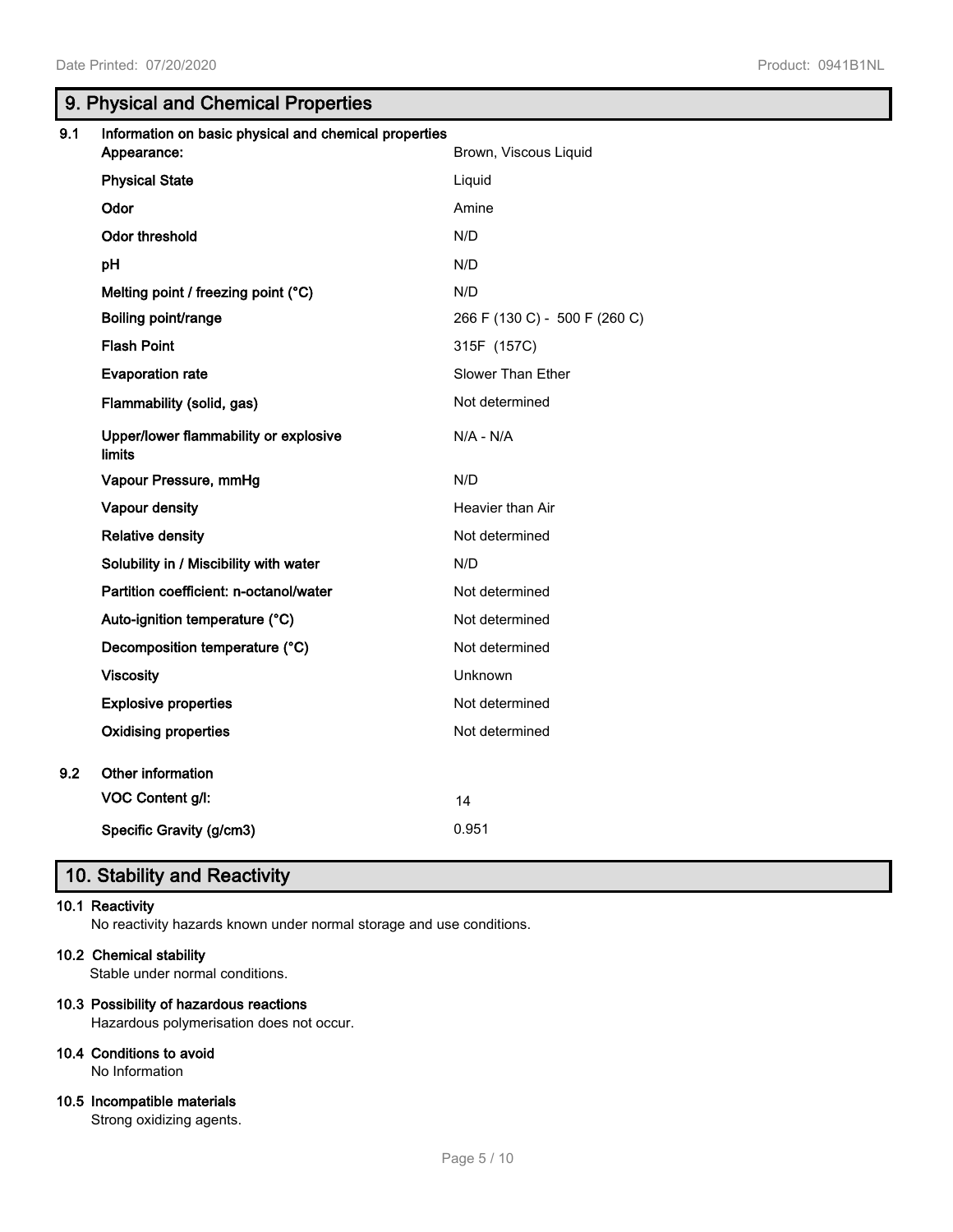# **10.6 Hazardous decomposition products**

Carbon dioxide (CO2), carbon monoxide (CO), oxides of nitrogen (NOx), dense black smoke.

# **11. Toxicological Information**

# **11.1 Information on toxicological effects**

| <b>Acute Toxicity:</b>            |                             |
|-----------------------------------|-----------------------------|
| Oral LD50:                        | N/D                         |
| <b>Inhalation LC50:</b>           | N/D                         |
| Irritation:                       | Unknown                     |
| Corrosivity:                      | Skin Corrosion, category 1  |
| Sensitization:                    | Skin Sensitizer, category 1 |
| Repeated dose toxicity:           | Unknown                     |
| Carcinogenicity:                  | Unknown                     |
| Mutagenicity:                     | Unknown                     |
| <b>Toxicity for reproduction:</b> | Unknown                     |
| STOT-single exposure:             | Unknown                     |
| STOT-repeated exposure:           | Unknown                     |
| <b>Aspiration hazard:</b>         | Unknown                     |

**If no information is available above under Acute Toxicity then the acute effects of this product have not been tested. Data on individual components are tabulated below:**

| CAS-No.       | <b>Chemical Name</b>                           | Oral LD50               | Dermal LD50   | Vapor LC50    | Gas LC50 | <b>Dust/Mist</b><br><b>LC50</b> |
|---------------|------------------------------------------------|-------------------------|---------------|---------------|----------|---------------------------------|
| 68953-36-6    | TOFA, REACTION<br>PRODUCTS WITH TEPA           | 4750 mg/kg<br>oral, rat |               | Not Available | 0.000    | 0.000                           |
| 112-57-2      | TETRAETHYLENEPENTAMIN<br>E                     | Not Available           |               | Not Available | 0.000    | 0.000                           |
| $90 - 72 - 2$ | TRIS-2,4,6-<br>(DIMETHYLAMINOMETHYL)<br>PHENOL | $2169$ mg/kg<br>oral    | Not Available | Not Available | 0.000    | 0.000                           |

### **Additional Information:**

No Information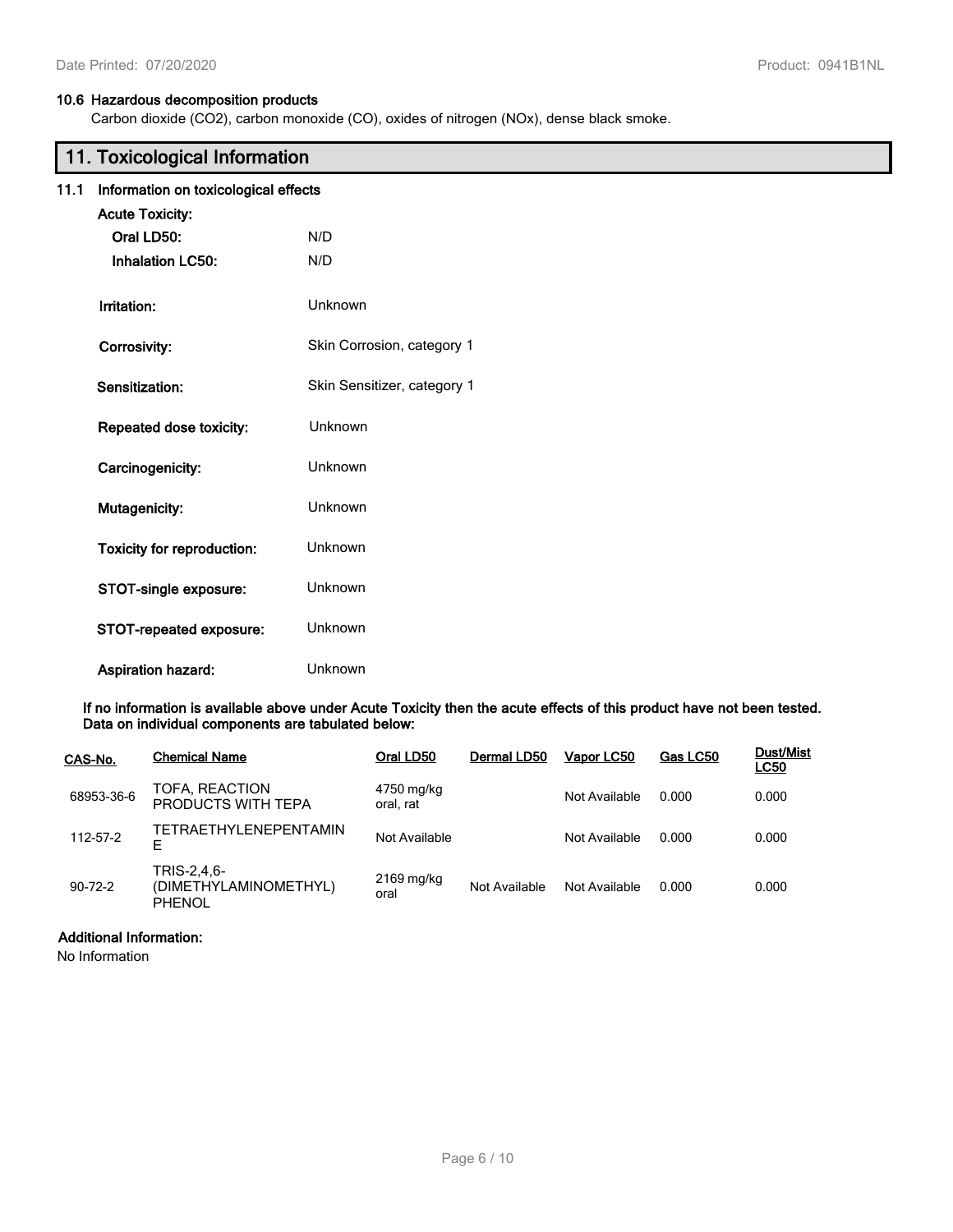# **12. Ecological Information 12.1 Toxicity: EC50 48hr (Daphnia):** Unknown **IC50 72hr (Algae):** Unknown **LC50 96hr (fish):** Unknown **12.2 Persistence and degradability:** Unknown **12.3 Bioaccumulative potential:** Unknown **12.4 Mobility in soil:** Unknown **12.5 Results of PBT and vPvB assessment:** The product does not meet the criteria for PBT/VPvB in accordance with Annex XIII. **12.6 Other adverse effects:** Unknown **CAS-No. Chemical Name EC50 48hr IC50 72hr LC50 96hr** 68953-36-6 TOFA, REACTION PRODUCTS WITH TEPA No information No information No information 112-57-2 TETRAETHYLENEPENTAMINE No information No information No information 90-72-2 TRIS-2,4,6- (DIMETHYLAMINOMETHYL) PHENOL No information 84 mg/l (Algae) 175 mg/l (Fish)

# **13. Disposal Considerations**

**13.1 WASTE TREATMENT METHODS:** Do not burn, or use a cutting torch on, the empty drum. If recycling is not practicable, dispose of in compliance with local regulations. Dispose of in accordance with local regulations. Empty containers should be taken to an approved waste handling site for recycling or disposal.

# **14. Transport Information**

| 14.1 | UN number                                                                   | UN3066     |
|------|-----------------------------------------------------------------------------|------------|
|      | 14.2 UN proper shipping name                                                | Paint      |
|      | <b>Technical name</b>                                                       | N/A        |
| 14.3 | Transport hazard class(es)                                                  | 8          |
|      | Subsidiary shipping hazard                                                  | N/A        |
| 14.4 | Packing group                                                               | Ш          |
| 14.5 | <b>Environmental hazards</b>                                                | Unknown    |
| 14.6 | Special precautions for user                                                | Unknown    |
|      | $EmS-No.$ :                                                                 | $F-A. S-B$ |
| 14.7 | Transport in bulk according to Annex II<br>of MARPOL 73/78 and the IBC code | Unknown    |

# **15. Regulatory Information**

**15.1 Safety, health and environmental regulations/legislation for the substance or mixture:**

# **U.S. Federal Regulations: As follows -**

### **CERCLA - Sara Hazard Category**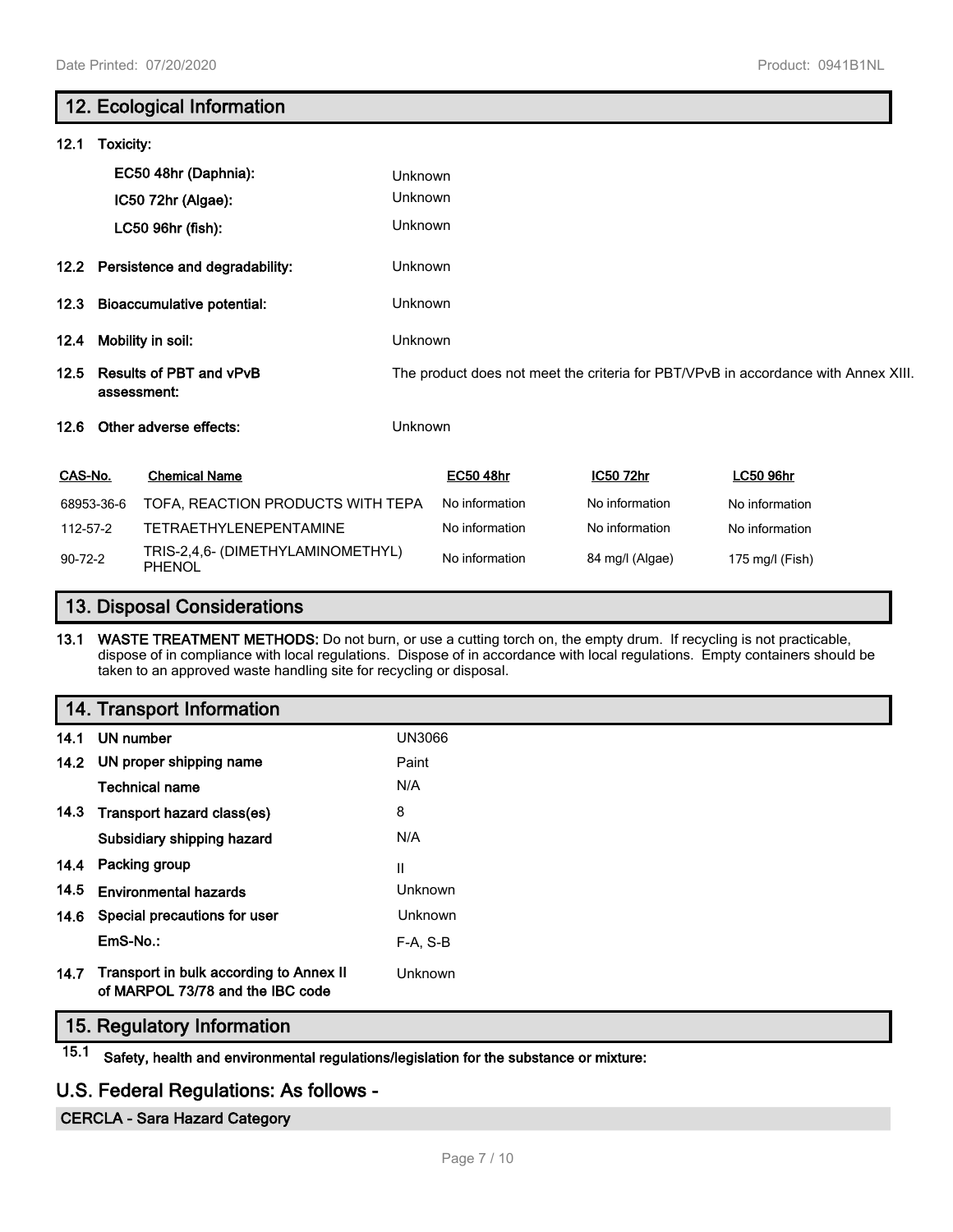This product has been reviewed according to the EPA 'Hazard Categories' promulgated under Sections 311 and 312 of the Superfund Amendment and Reauthorization Act of 1986 (SARA Title III) and is considered, under applicable definitions, to meet the following categories:

Acute Toxicity (any route of exposure), Skin Corrosion or Irritation, Respiratory or Skin Sensitization

#### **Sara Section 313:**

This product contains the following substances subject to the reporting requirements of Section 313 of Title III of the Superfund Amendment and Reauthorization Act of 1986 and 40 CFR part 372:

No Sara 313 components exist in this product.

#### **Toxic Substances Control Act:**

All components of this product are either listed on the TSCA Inventory or are exempt.

This product contains the following chemical substances subject to the reporting requirements of TSCA 12(B) if exported from the United States:

No TSCA 12(b) components exist in this product.

### **U.S. State Regulations: As follows -**

### **New Jersey Right-to-Know:**

The following materials are non-hazardous, but are among the top five components in this product.

No NJ Right-To-Know components exist in this

product.

# **Pennsylvania Right-To-Know**

The following non-hazardous ingredients are present in the product at greater than 3%.

No PA Right-To-Know components exist in this product.

### **CALIFORNIA PROPOSITION 65**

WARNING: Cancer and Reproductive Harm -- www.P65Warnings.ca.gov

# **International Regulations: As follows -**

### **\* Canadian DSL:**

All chemical ingredients included on inventory (DSL)

# **15.2 Chemical Safety Assessment:**

No Chemical Safety Assessment has been carried out for this substance/mixture by the supplier.

# **16. Other Information**

### **Text for GHS Hazard Statements shown in Section 3 describing each ingredient:**

- H302 Harmful if swallowed.
- H312 Harmful in contact with skin.
- H314 Causes severe skin burns and eye damage.
- H315 Causes skin irritation.
- H317 May cause an allergic skin reaction.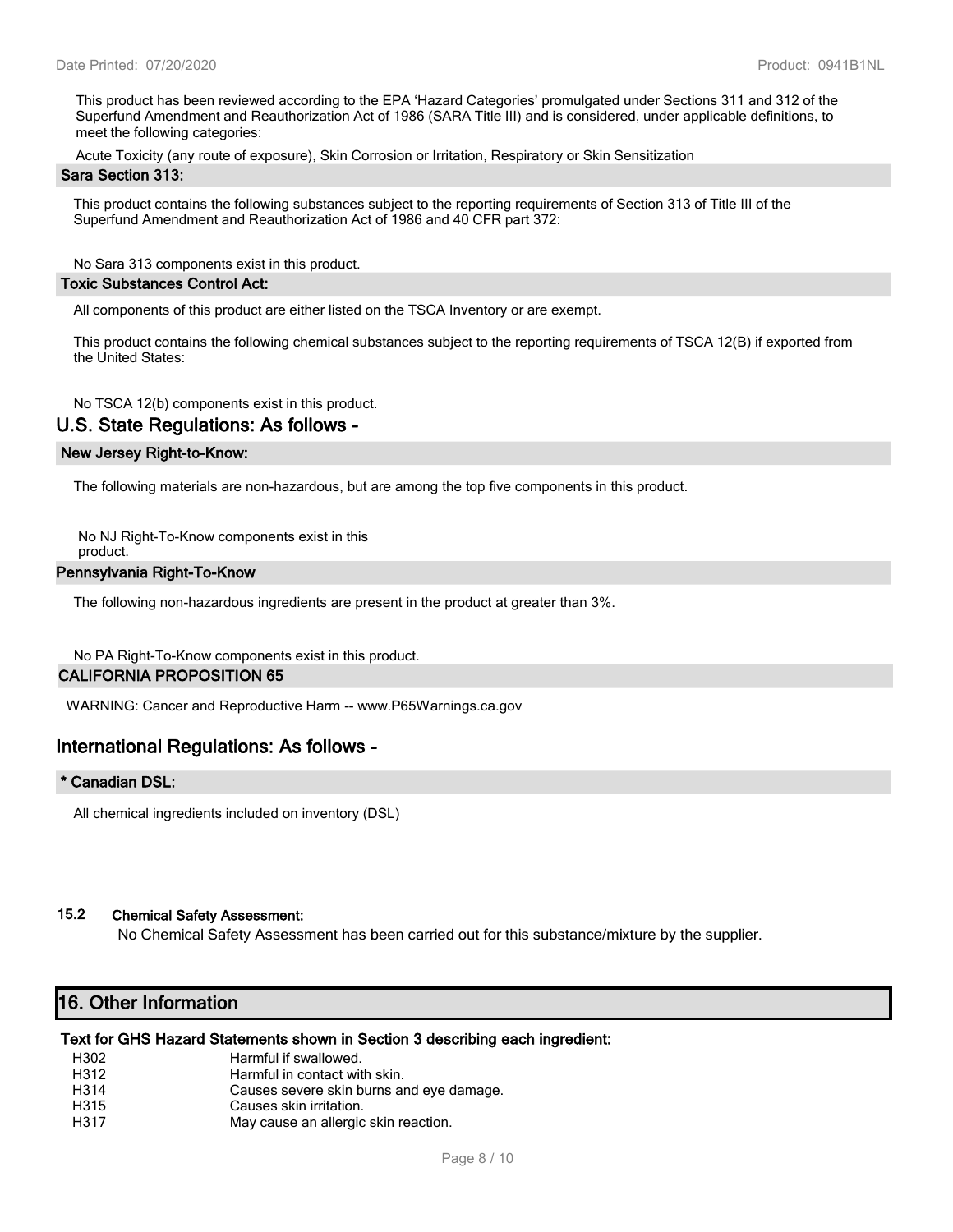| H319 | Causes serious eye irritation.                        |
|------|-------------------------------------------------------|
| H400 | Very toxic to aquatic life.                           |
| H410 | Very toxic to aguatic life with long lasting effects. |

### **Reasons for revision**

No Information

The information contained herein is, to the best of our knowledge and belief accurate. However, since the conditions of handling and use are beyond our control, we make no guarantee of results, and assume no liability for damages incurred by use of this material. It is the responsibility of the user to comply with all applicable federal, state, and local laws and regulations.